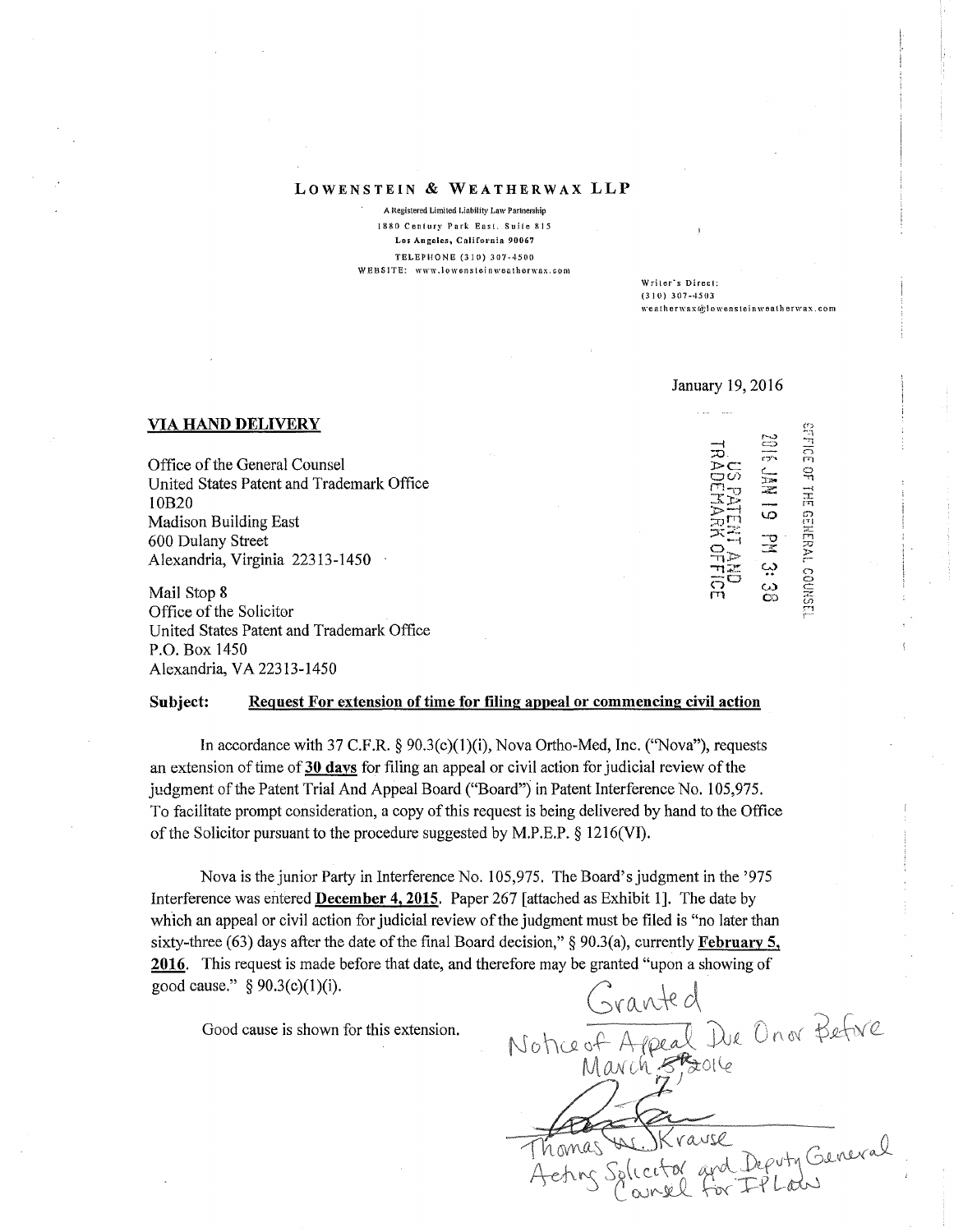January 19, 2016 Request For Extension Of Time For Filing Appeal Or Commencing Civil Action Interference No. 105,975 Page 2

On January 7, 2016 Nova engaged Lowenstein & Weatherwax LLP ("L&W") as new counsel in this Interference. (A power of attorney, which is being filed in due course, making express the undersigned's authority to act as counsel to Nova in this matter is attached as Exhibit 2.) As new counsel, we are working diligently to become familiar with the hundreds of papers and dozens of exhibits filed in the over two-year course of this Interference. Because final judgment was entered December 4, 2015, additional time is required for Nova's new counsel to become familiar with the record and issues pertinent to the available options for judicial review.

Additional time is particularly needed in light of the complex and fluid situation created, by the court of appeals' recent binding decision, to which the Board's judgment expressly directs the parties' attention (Exhibit 1, at 2: 13-14), in *Biogen MA, Inc. v. Japanese Foundation For Cancer Research,* 785 F.3d 648 (Fed. Cir. 2015). *Biogen* ruled that the AIA changed the availability of judicial review in interferences, and is also the subject of a pending petition for a writ of certiorari before the Supreme Court, which will in all probability be acted upon by early March 2016. The *Biogen* decision and petition for certiorari further complicate Nova's decisionmaking with respect to seeking review of the decision in this Interference.

Finally, Nova and its new counsel seek additional time to analyze the facts and record and meet and confer with the senior party to the Interference, Kratos Enterprises, LLC ("Kratos") to explore the possibility of a mutually agreeable resolution of this matter, which might obviate any need to seek judicial review in this case.

The requested extension will cause no undue prejudice to Kratos or to the public. The Interference has existed for several years. In these factual and legal circumstances, an additional 30 days of time to determine to seek judicial review will not unduly affect the parties' rights or the public interest.

Nova is authorized by the senior party to the Interference, Kratos, to state that Kratos does not object to this extension in view of Nova's assertions that the extension would be used to explore a possible mutually agreeable resolution that may obviate the need for an appeal.

For any questions, counsel for Nova may be contacted by telephone at 310-307-4503.